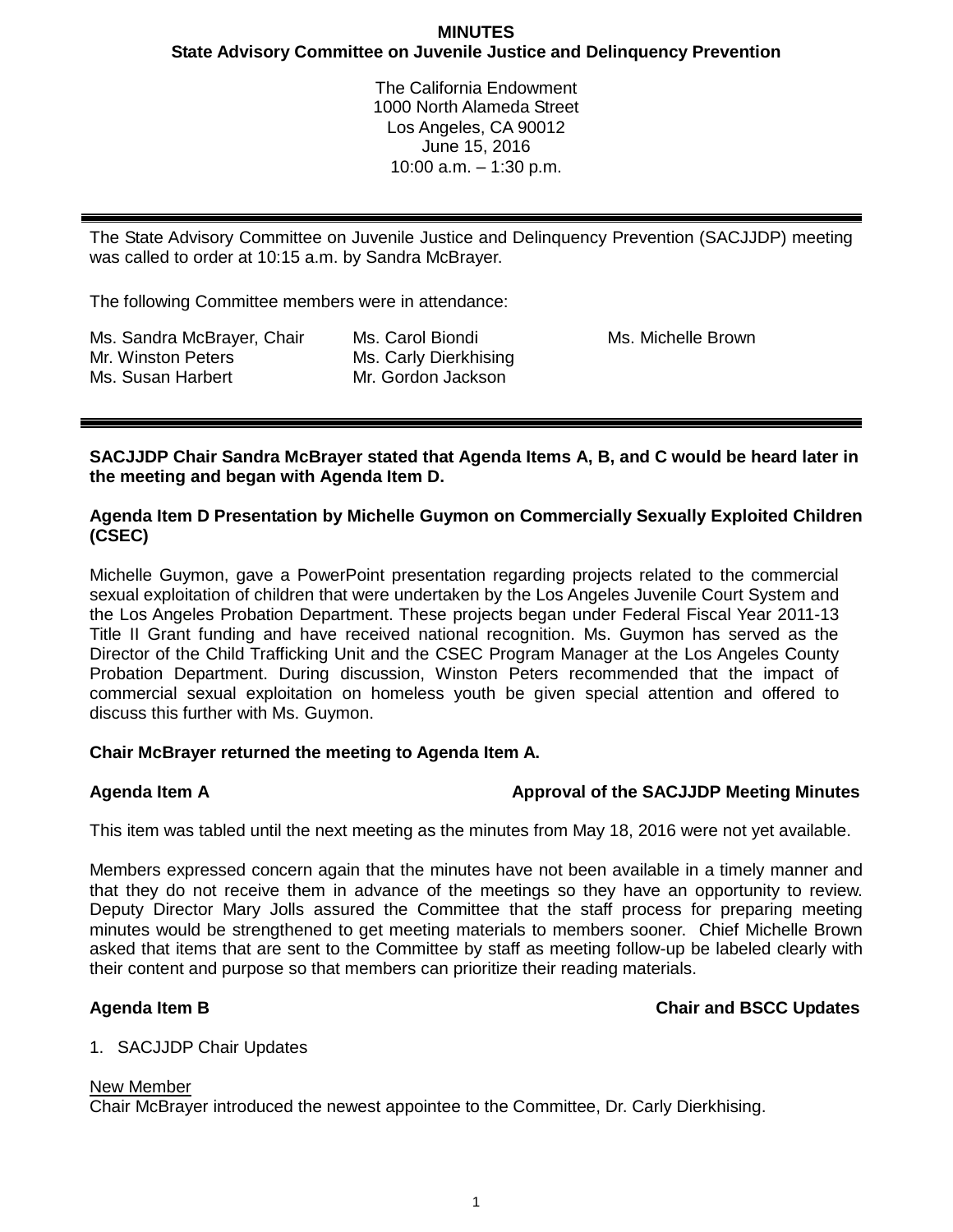### Legislative Update

In response to the previous request from the SACJJDP, staff provided a list of bills related to human trafficking and an updated legislative report on all active bills of interest to SACJJDP, including those on the Commonweal Legislative Report. The Commonweal Legislative Report was also provided for reference. Ms. McBrayer commented that the Committee needs to also consider bills through a lens of prevention as they can be on the pathway leading to the juvenile justice system such as suspensions and expulsions rather than only after youth become involved in the juvenile justice system.

Carol Biondi asked whether the Committee can support the Governor's Initiative. BSCC Chair Linda Penner advised that the BSCC would need to first consult with its legal counsel before any SACJJDP action could be taken. Ms. Brown stated that in her County, she can sit on the Chief Probation Officers of California (CPOC) and the Police Chiefs Association and that those bodies can support legislation/government initiatives as long as they don't list her name specifically. The Committee discussed their responsibility and role in supporting positive youth reform efforts in the education, child welfare and justice systems. After extensive discussion, Ms. McBrayer asked that each Committee member consult with their employing agency on whether their employing agency perceives a conflict in publicly supporting the initiative as a SACJJDP member. Ms. McBrayer stated that BSCC staff would not be included to prevent the conflict presented by their status as state employees.

Gordon Jackson noted that a future presentation by the Human Exploitation and Trafficking (HEAT) team that he and Nancy O'Malley are a part of could help inform the dialogue on CSEC. Chair McBrayer agreed and noted that SACJJDP would also like to hear from others in the Oakland/Bay Area at a future meeting. Ms. McBrayer informed the Committee that sex trafficking of boys as young as 12 years old that don't receive services and are often deported is a big issue in San Diego.

Carol Biondi reiterated the importance of SB 941 by Senator Mitchell which would amend multiple code sections to eliminate many of the fees or costs imposed on youth or their parent(s)/guardian(s) for processing a case under Juvenile Court law. Ms. McBrayer stated that such fees have created lots of problems for the families of these youth such as no longer being eligible to apply for a loan. Winston Peters noted that the same has been true for the high cost of charge per minute collect phone calls from detention/commitment facilities that has often limited contact between the family and the child. Ms. McBrayer also discussed SB 1143 which addresses limitations to solitary confinement for juveniles.

Ms. Penner provided an update on trailer bill language regarding Proposition (Prop) 47 which includes additional appropriations by the legislature of \$10 million to the BSCC and \$18 million to the Department of Education (CDE). Ms. McBrayer advised that with these increases the Prop 47 allocations to the BSCC and CDE will be around \$35 million and \$27 million, respectively.

Regarding conflicts of interest, Ms. Penner stated that the trailer bill language makes two exceptions for governmental employees to participate on an Executive Steering Committee (ESC) when their agencies plan to apply for funds (Prop 47 and the Edward Byrne Memorial Justice Assistance Grant (JAG). Ms. McBrayer stated that the Senate Budget Subcommittee requested amendments to allow community based organization (CBO) members of ESC's to apply for grant funds in the same way that government members could. Members discussed the need for wellrounded and well-informed ESC's and that includes community agencies and community members being able to participate. Ms. Penner stated that after further review, the Senate Budget Subcommittee determined that neither CBOs nor government agencies should serve on ESCs if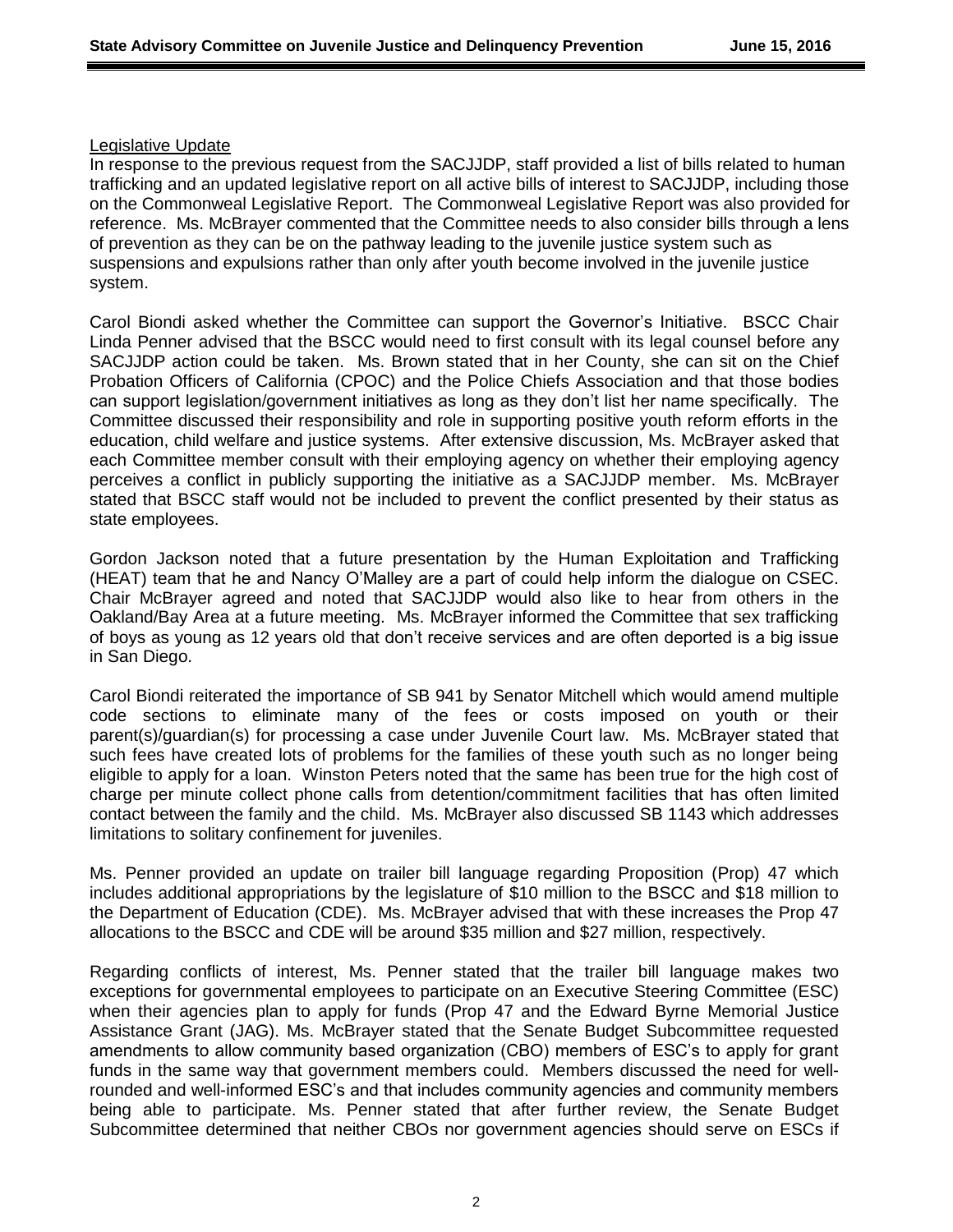their agency was planning to apply for funds (except for the two grant programs noted above). The members expressed displeasure in the direction that was taken. Ms. Penner stated that the first meeting of the ESC for Prop 47 would be a two-day meeting on June 23 and June 24, 2016. Ms. Jolls advised that the ESC member list and biographies are available on the BSCC website.

### **The conversation moved to Adult Title 15 and Title 24 Regulations.**

Ms. Penner stated that there has been a lot of public comment and conversation about including the federal Prison Rape Elimination Act (PREA) standards for prison, jails, and juvenile detention/commitment facilities in the BSCC's Title 15 and Title 24 regulation revisions, a process completed every two years.

### **The conversation then moved to Prop 47.**

Ms. McBrayer reminded the Committee that at the last meeting, Gordon Jackson had asked for Ms. Jolls to contact him since he is the CDE contact for Prop 47 in order to prevent duplicative work by BSCC and CDE. Mr. Jackson stated that Ms. Jolls had contacted him that same day, that he had attended a meeting at the BSCC office and appreciated the information that was provided, and that he planned to attend another Prop 47 meeting in June just to listen in. Ms. McBrayer informed Ms. Penner that the intent was to inform CDE about all the work that BSCC had done across the state and the feedback received from community members regarding their interests and priorities and to find areas of learning and partnership. Ms. Penner stated that BSCC has been providing a Prop 47 update at each SACJJDP meeting and that she expects that public comment for CDE will be different than that for BSCC. Ms. Penner expressed concern about the suggestion that the BSCC had not made efforts to coordinate its work with CDE. Gordon Jackson again clarified his intent and reiterated his belief that state departments need to work together to learn from one another, share information and build partnerships. Ms. McBrayer mentioned to Ms. Penner that the SACJJDP had not stated that the intent had been to marry the two committees, but instead to share what had been learned to see if any of it resonated with CDE as something they might want to focus on.

### **Chair McBrayer returned the conversation to the Use of Force Workgroup.**

### Use of Force Workgroup

Ms. McBrayer stated that the joint SACJJDP/Juvenile Justice Standing Committee (JJSC) Use of Force Workgroup has not yet set its next meeting date and that planning is in progress. There will be an update at the next SACJJDP meeting.

### 2. BSCC Updates

Deputy Director Evonne Garner provided an update on the budget including pass-through funds with little or no administrative or reporting requirements for the BSCC. These include: \$10.2 million in uninhabitable police station grants, \$5.5 million for Salinas for counter-violence and gang-prevention activities, and \$20 million for city law enforcement grants which will include reporting responsibilities for the BSCC. There are also three competitive grants, one of which is similar to SB 863 and includes \$270 million for jail construction funding with an emphasis on programming and mental health beds, sufficient facility space for in person visitation, and policies related to sexual assault. Ms. McBrayer noted that previous discussions had stressed the benefit to families and the need to have space for in person visitation versus solely relying on videoconferencing. Ms. Penner agreed that in person visitation is very important but noted that it is costly and has Prop 30 implications. Winston Peters stated that after having visited the Mental Health Unit at the Los Angeles County Jail, he recommended that the regulations revision process also look at creating on-campus multi-disciplinary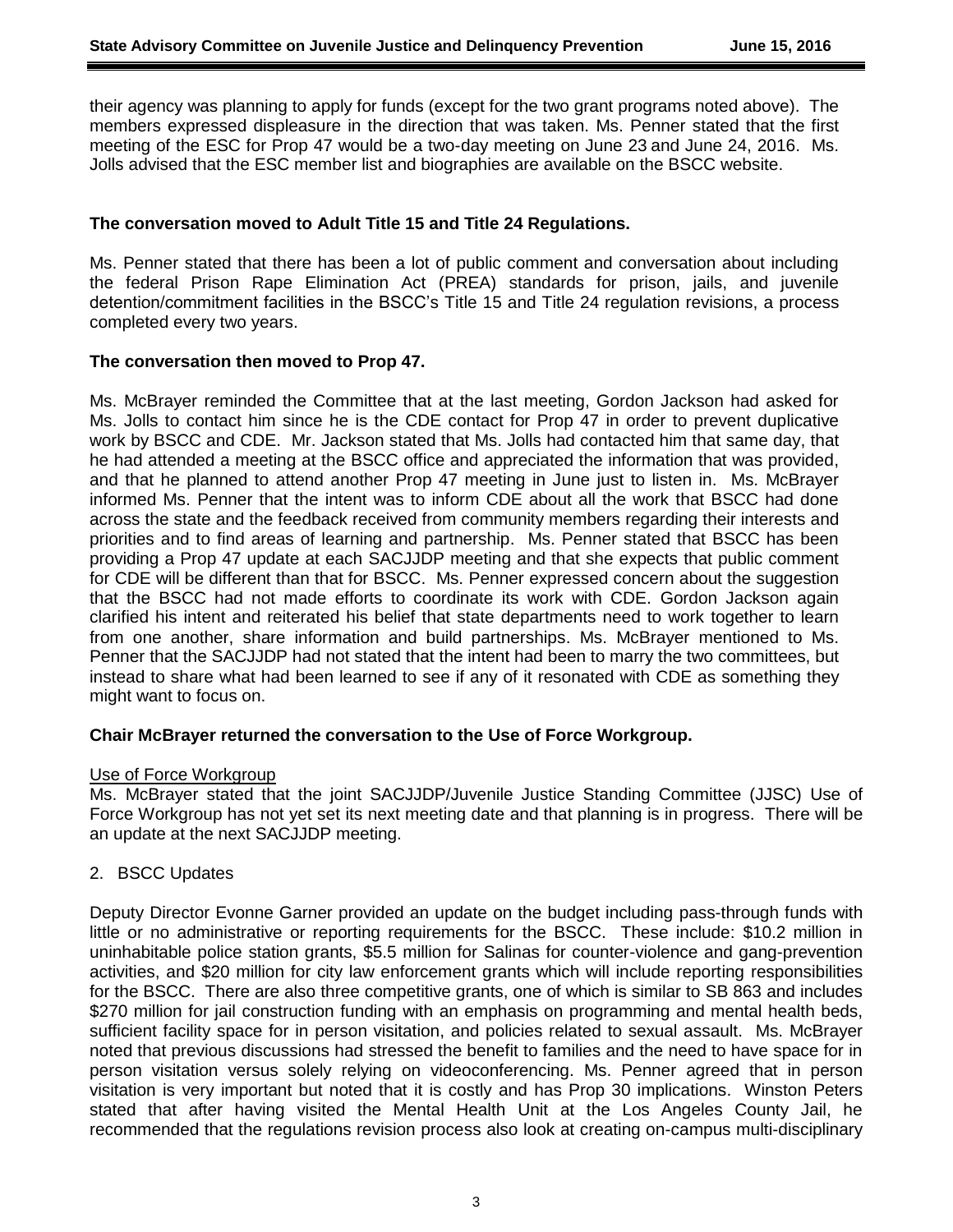services for better communication and coordination that would benefit the clients. Ms. Penner stated that the Governor hears this loud and clear; that this was how SB 1022 came along after AB 900 was just for bed-space and that this emphasis is beginning to be seen in SB 863 and the pending budget proposal for local adult jail construction financing.

Ms. Garner reported that there is also \$15 million in Law Enforcement Assisted Diversion (LEAD) grant funding that will be awarded through a competitive process to three jurisdictions. She explained that the legislation was based on a model program called LEAD in Seattle in which law enforcement officers can divert people to services instead of delivering them to custody settings. Ms. McBrayer shared that in San Diego, all the chiefs had signed a protocol that outlined who could be diverted and how (for fairness of procedures across different parts of the county) that had resulted in over 1,000 youthful offenders not ending up in juvenile hall. Ms. Garner stated that as referred to previously, there was also the additional \$10 million in Prop 47 funding for BSCC that brought the total up to \$35.6 million.

### Strategic Planning/Work Plans

Ms. Jolls explained that the Work Plan Template that was provided to the SACJJDP by the BSCC is the same template that was provided to the Juvenile Justice Standing Committee (JJSC) and that staff is prepared to assist the Committee in the development of the work plan including goals and deliverables in the priority areas. The members asked what the work plan would be used for and it was stated that management wanted Committee work plans to better understand staffing and committee needs. Ms. McBrayer stated that although SACJJDP had established Use of Force and Behavioral Health as priority areas, the template will need to be taken to the SACJJDP/JJSC workgroups to actually determine the actions steps.

#### **Strengthening Grant Update**

Ms. Jolls advised that on June 9, 2016, the Board approved 9 full awards and one partial award under the Strengthening Grant. The full awards totaled \$5,257,939. The partial award of \$442,061 went to Contra Costa County. Ms. Jolls stated that the names of all grantees and their program summaries are available on the BSCC website and that the awards will be effective for two years, beginning July 1, 2016 and ending June 30, 2018.

### Title 15 and Title 24: Juvenile Regulations

Ms. Jolls informed the Committee that Deputy Director Allison Ganter is planning to go to the Board in September or November 2016 to begin the formation of an ESC for the Title 15 and Title 24 juvenile regulations revision process and has asked that members contact her directly if they want to participate on that ESC. Ms. McBrayer noted that this is a significant and very valuable commitment and encouraged members who are interested to serve on the ESC. Ms. Jolls offered to arrange for Ms. Ganter and her team to attend a committee meeting for an agendized discussion to get input from the SACJJDP. Ms. Brown asked if there were requirements as to how often the BSCC had to revise its regulations and when it had to be done by. Ms. Jolls stated that it is a legislative requirement that the regulations be re-evaluated every two years. Ms. McBrayer stated that the process can be long as the revisions are submitted to the Office of Administrative Law which may then require changes. Ms. Jolls stated that she would follow up with Ms. Ganter to answer the question regarding a due date.

### Juvenile Accountability Block Grant (JABG) Training Grants

Ms. Jolls stated that on June 9, 2016 the Board approved the Committee's previous recommendation to expend approximately \$190,000 that would otherwise have reverted to the Office of Juvenile Justice and Delinquency Prevention to continue Juvenile Accountability Block Grant (JABG) Training Grants for another year. BSCC Field Representative Colleen Stoner is working with grantees to accommodate the additional funding.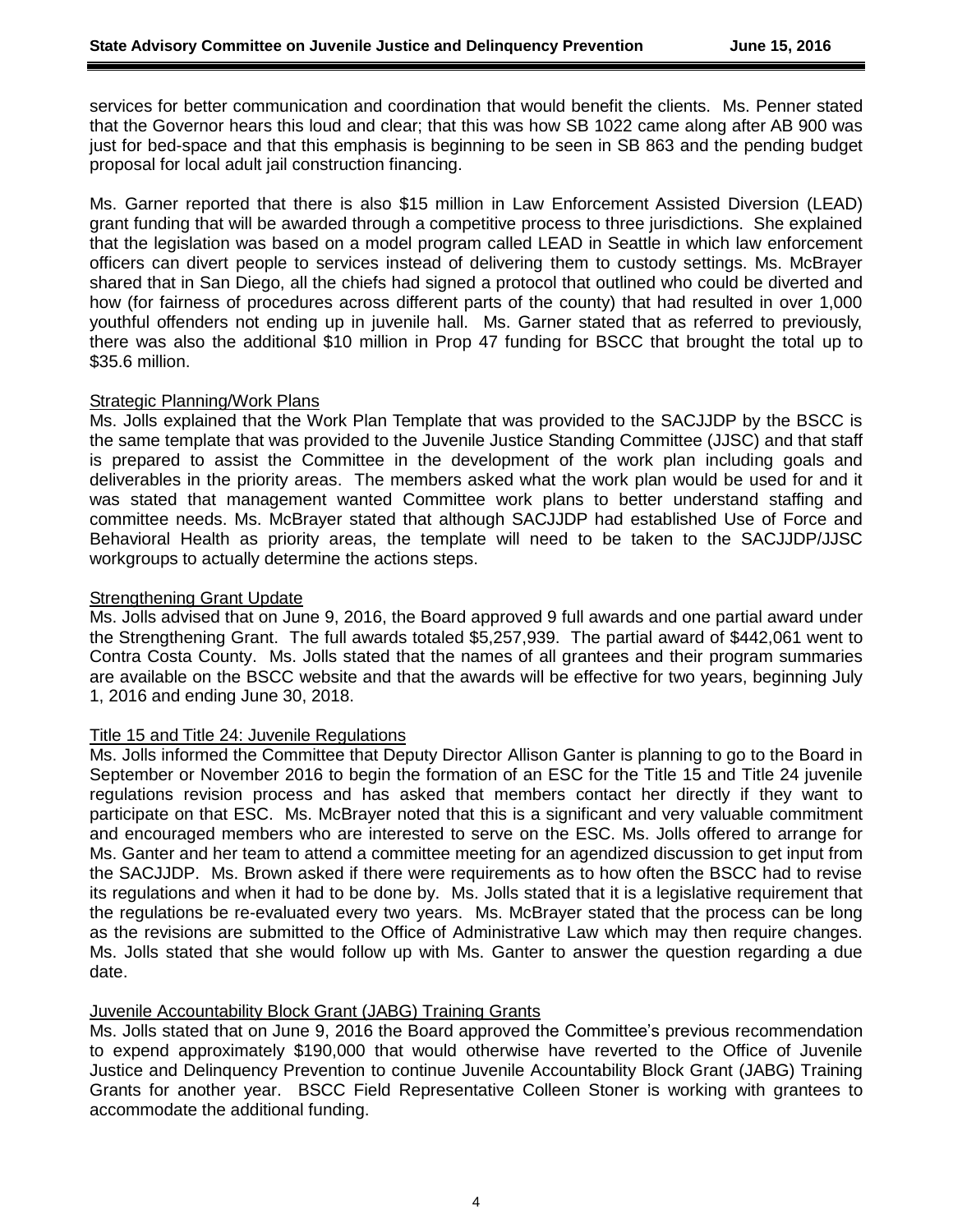#### Title II Application

Ms. Jolls informed the Committee that BSCC staff submitted its Title II application on May 27, 2016 and that the Compliance Monitoring and R.E.D. pieces are due June 30, 2016. Ms. Jolls explained that the final State allocation of funds is not yet known, but the grant process will begin in the fall. Ms. McBrayer noted that there are 36 program purpose areas but that SACJJDP has consistently prioritized three areas (Evidence Based Practices, System Reform and Reducing Racial and Ethnic Disparity) as the underlying framework for the projects. Ms. McBrayer stated that staff will keep SACJJDP updated.

### Byrne JAG Solicitation

Ms. Jolls advised that the Edward Byrne Memorial Justice Assistance Grant (JAG) solicitation is out. California's competitive portion of the award is approximately \$18 million. The application is due June 30, 2016. Ms. McBrayer asked Ms. Jolls to explain to members how the funding amounts, eligible counties and eligible applicants within those counties are determined. Ms. McBrayer noted that the applicant agency might be very different from one county to another and that some cities may not have applied because their allocation was so small. Ms. Jolls stated that she would follow up to provide further funding information about local and state allocations.

### Adolescent Brain Development Training in STC Standards

As requested at the last SACJJDP meeting, Ms. Evonne Garner presented information regarding the incorporation of Adolescent Brain Development Training into the standards set forth by the Standards and Training for Corrections (STC) division of the BSCC. Ms. Garner explained that the STC division is responsible for setting minimum correctional and probation officer selection and training standards for California. There are two categories of training; Core (or Academy) training that is given upon employment to all adult and juvenile correctional officers (ACOs and JCOs) and probation officers (POs), and Annual training for on-going employee development. STC examines the required knowledge, skills, and abilities from a statewide perspective and sets the instructional objectives, course length, and testing requirements to assess whether learning occurred. STC sets the broad standards, while CORE providers across the state develop the lesson plans based on the standards and deliver the training. Agencies can supplement the CORE training with topics specific to their jurisdictions. The CORE classes must be completed within one year of hire, but most agencies do them all at once. Ms. McBrayer asked why STC doesn't develop the actual curricula/lesson plans. Ms. Garner explained, using Use of Force as an example, that there is too much variance across the state so agencies are allowed to fill in the specifics related to their policies and procedures. Ms. Brown noted that it would take too long for STC to have to develop all the lesson plans and that agencies need to be able to quickly adjust the lesson plans based on changes in policy and procedure at the local level. Ms. Garner stated that STC does monitor course delivery and provide feedback to providers, review tests and help provide policies around test administration for fidelity. STC also ensures testing includes a hands-on demonstration of skill acquisition when appropriate, such as for handcuffing. Ms. Garner also stated the providers are encouraged to use Adult Learning Principles, not just lectures, and that if a person does not pass a test then they are provided remediation and re-tested. If the person cannot pass one of the CORE modules, that person fails the entire CORE training, because one must pass all required courses.

Ms. Garner stated that STC spent last year conducting a statewide job analysis to determine both the selection standards and types of training that would be helpful and then formed an ESC (covering ACOs, JCOs, and POs) to guide the development of broad instructional standards. The list of ESC members is available on the BSCC website. The ESC then forms workgroups (which Chair McBrayer Ms. Garner noted that it can easily be a three year process. Ms. McBrayer asked if either trauma informed care or adolescent brain development was included in the CORE or Annual training and if the ESC would be looking at that. Ms. Garner stated that those topics are not included in the current core standards but there are several trainings that are STC certified and delivered to corrections staff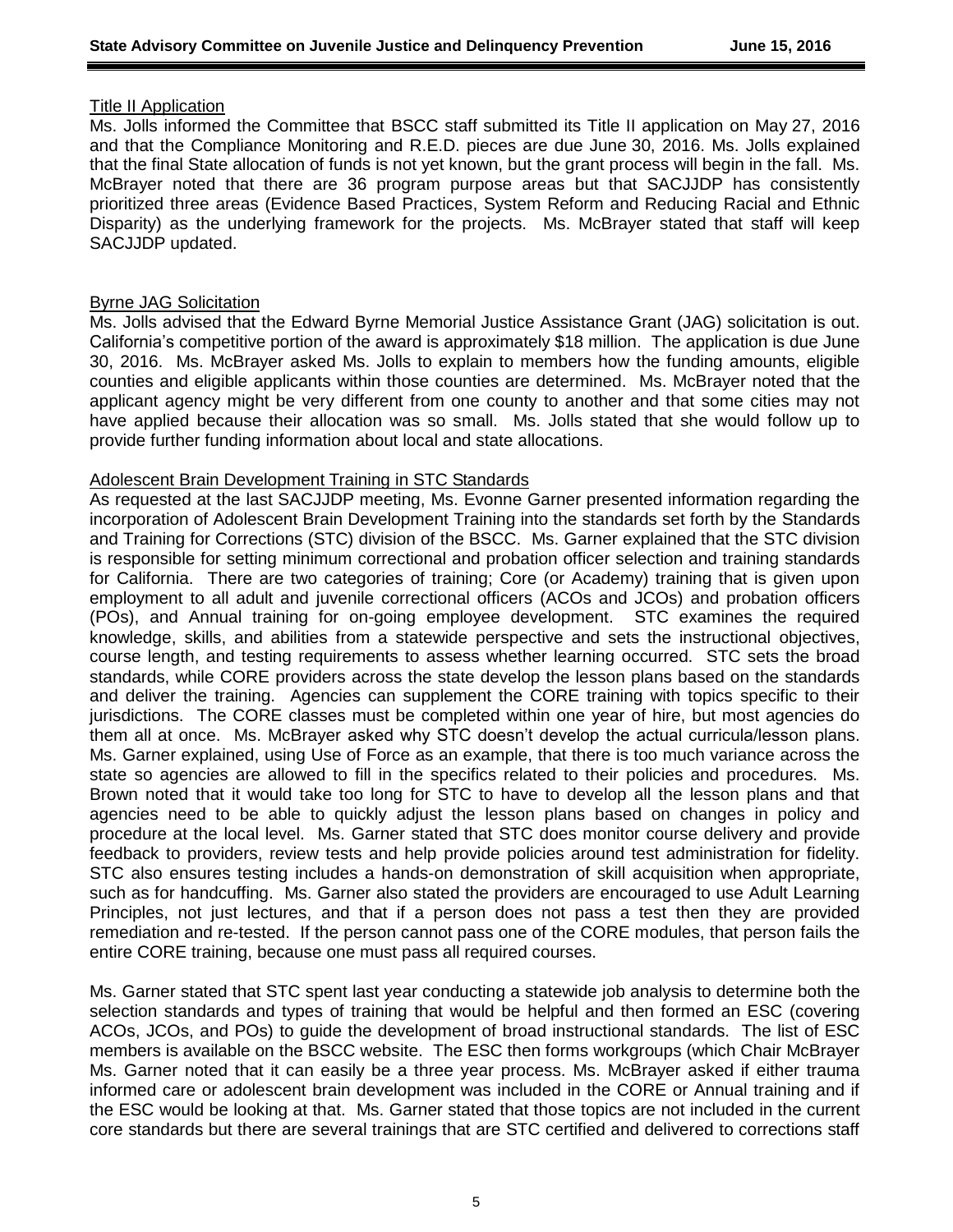as part of their annual professional development training (handout provided). Ms. Garner reported that the core curriculum revision process included identifying topics that should be added to the current curriculum, needed more emphasis, or needed substantial change. That list was presented to the members and included trauma informed care. Ms. Garner stated that she would add adolescent brain development to this list for further assessment in the curriculum review process. She also asked members to let either her or Ms. Jolls know if they have additional topics they want STC to look at. Susan Harbert said there should be more on de-escalation techniques. Ms. Garner noted that some counties supplement the required 196 hours of CORE and 40 hours of Annual Training with their own. Ms. Brown stated that San Bernardino does provide its own 8 hour course on trauma informed care and noted that she would like to have a further conversation with Ms. Garner on the cross-over between Peace Officer Standards and Training (POST) and STC.

### Agenda Item C **Agenda Item C** Status Report on the R.E.D. Capstone Project

Agenda Item C was tabled and will be agendized for the next meeting.

### **Agenda Item E SACJJDP Membership**

Carol Biondi noted that some of the dates of last attendance listed on the SACJJDP membership roster are inaccurate, including those of Jose Rivera and Tiffany Winn who she stated actually last attended January 2014 and March 2013. Ms. McBrayer stated that she will work with Nicole Woodman to look at the actual minutes to correct the dates and to provide some indication of the frequency of attendance.

The Committee discussed when and how non-attending members could be removed from the SACJJDP roster so the Committee could return to compliance with Title II. The Commitee again asked management if there was any process by which the Committee could remove members for non-attendance after a certain period of time from the roster of active members. Carol Biondi stated that some committees can do this. Ms. Penner advised that appointments and removals are at the pleasure of the Governor, not the Committee. The Committee reiterated that they are very aware of this and are in full support, but the Committee is very concerned that they are not and have not been in compliance with federal requirements for both youth membership and selected slots and do not want California to lose federal dollars and support. The Committee asked if the letter they had previously requested be drafted for the Governor's office to express their concern for the federal requirements and for priority appointments was completed. Ms. Penner informed the Committee that she told staff not to draft the requested letter on behalf of the SACJJDP because management has already conveyed the Committee's concern. Ms. Penner told the Committee that she and Executive Director Kathleen Howard had met with Nettie Sabelhaus twice and are confident that she understands the priority this Committee places on it.

### **Agenda Item F Behavioral Health Workgroup Discussion**

Agenda Item F was tabled and will be agendized for the next meeting.

### **Agenda Item G Update from the Juvenile Justice Standing Committee**

Agenda Item G was tabled and will be agendized for the next meeting.

### **Agenda Item H Future Agenda Items**

Ms. McBrayer stated that Nicole Woodman will send out a breakdown of the Byrne JAG funding, a link to the job descriptions covered by CORE, and a reminder about upcoming meetings on Monday, September 12, 2016 and November 9, 2016. Ms. Jolls noted that BSCC is still waiting to hear if